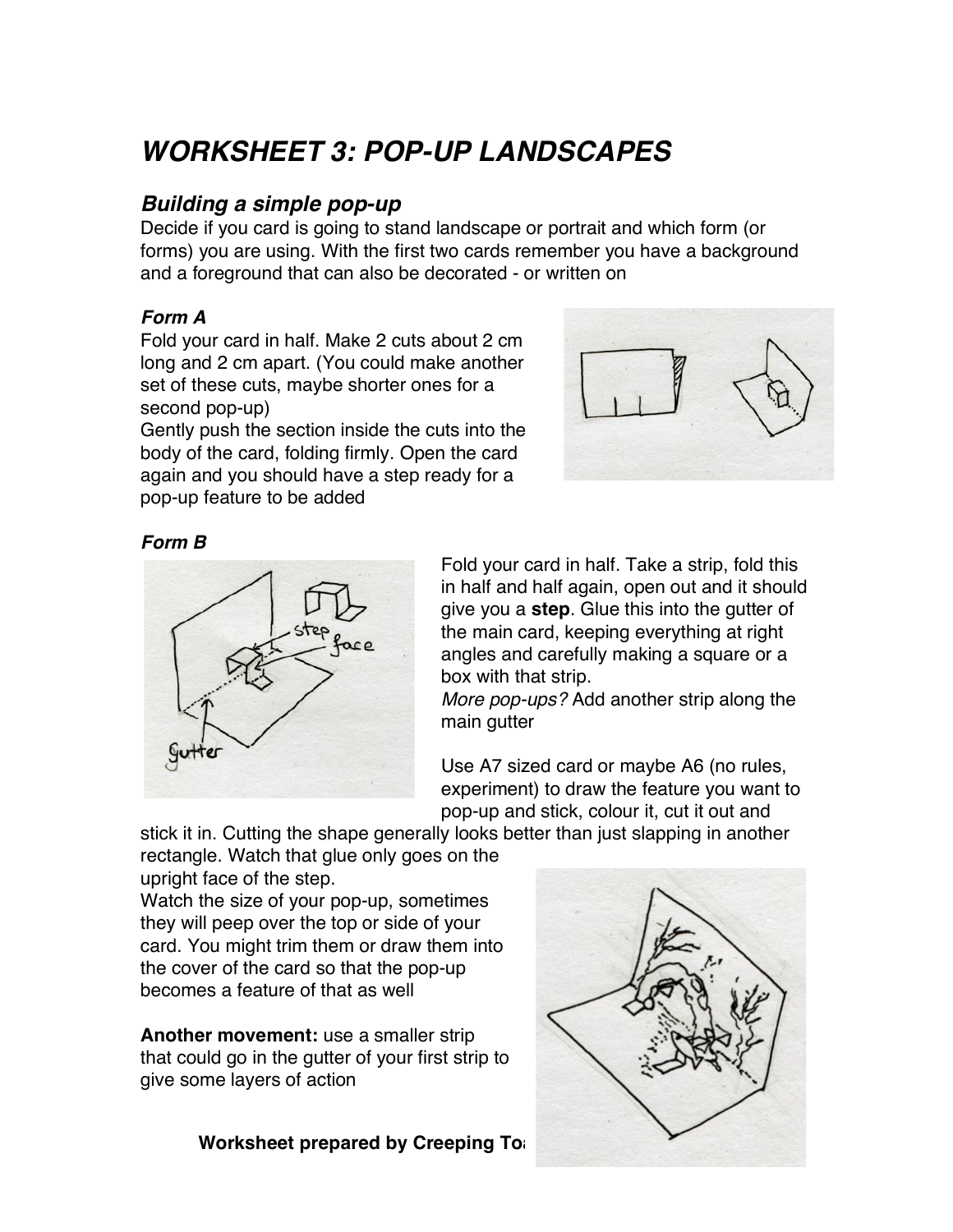**Portrait cards:** if you are using card strip steps, these often look better with a longer face





## *Form C: Opened flat cards*

Here we need to build popup structures that will support features, again thinking about gutters and faces.

#### *Add another feature:*

another smaller strip that could go in the gutter of your first strip to give some layers of action



Think forwards and backwards here: there isn't a background card to decorate there is only floor. so think about building a background

#### **Hollow form (**a bit fiddly but very exciting)

Fold a strip on card, overlapping the end and glueing (or use double-sided tape) that closed. Cut and fold as shown. This gives us a hollow form that could be cut to make a 3-d shape eg a pirate ship. Or there could be different foreground and background features (I said it was fiddly)

The same principle can be used to make good stand-up houses: longer strips can have their ends folded in so they open out into more of a box

**Worksheet prepared by Creeping Toad: creepingtoad.blogspot.co.uk**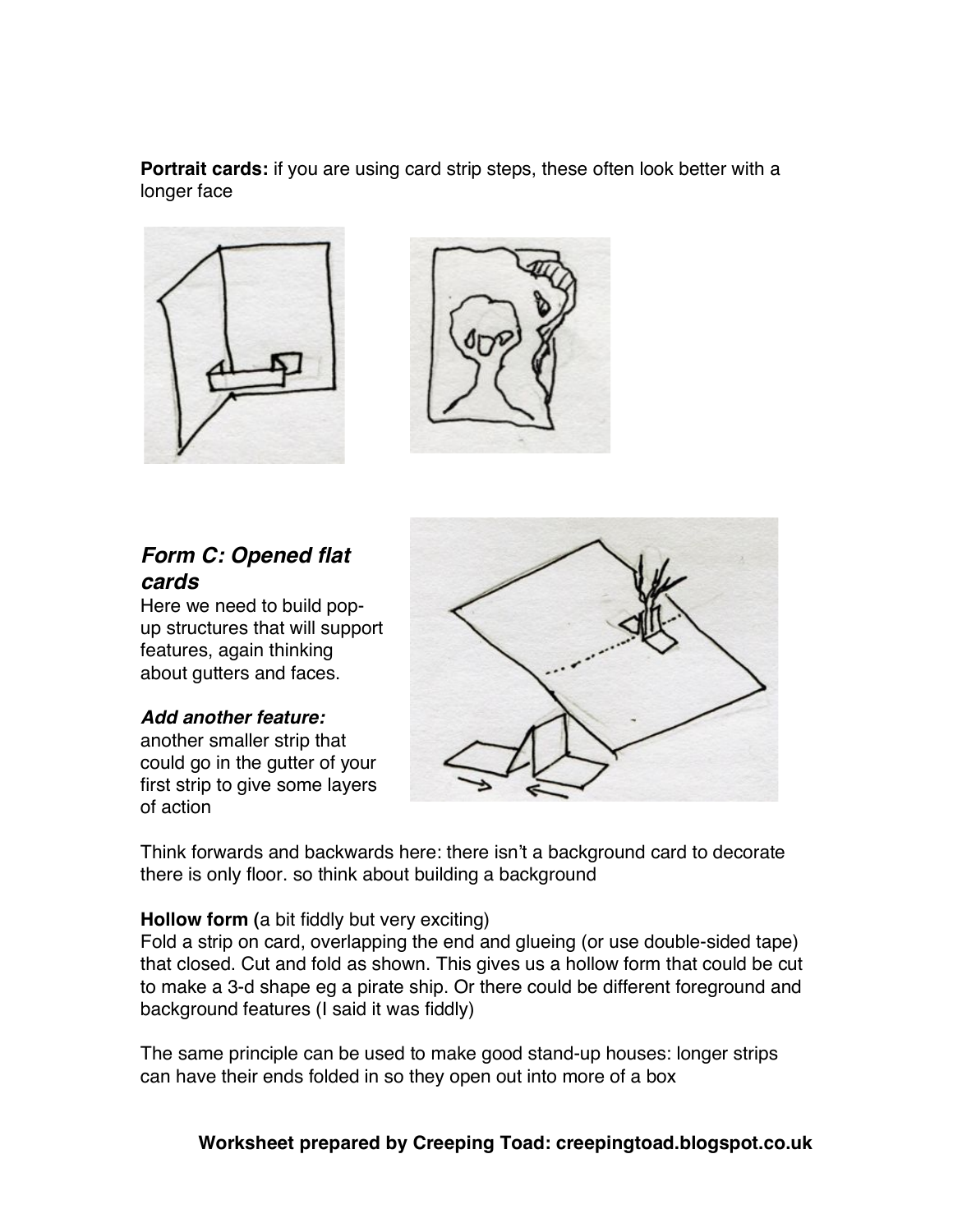With all of these styles, introduce the basic idea and use that with most groups.



Within those simple "steps and gutters", people can experiment and improvise and create wonderful objects. A workshop or an event dedicated to pop-ups could move into the hollowflat forms and bigger structures. Using steps and gutters, we made the spooky towers in the photos. Using travel magazines also offer wonderful backgrounds and plundering prints of old

masters gave a whole mew dimension to the work of van Gogh and Picasso. "What happened next? or "who is this person" were the questions that went with chosen prints and revealed whole stories that our famous artists quite possibly never knew where there behind their paintings





#### **Materials**

**For each pop-up you will need** 1 x A5 (or A4) card for each pop-up allow maybe 2 x A6 cards for features, movements and mistakes **For the group as a whole:**  scissors pencils coloured pencils glue craft knife and cutting board maybe (staff use only) **Exciting extras:** scraps of other papers for colours or textures oil pastilles for backgrounds fine felt-tip pens for writing in and around sculptures